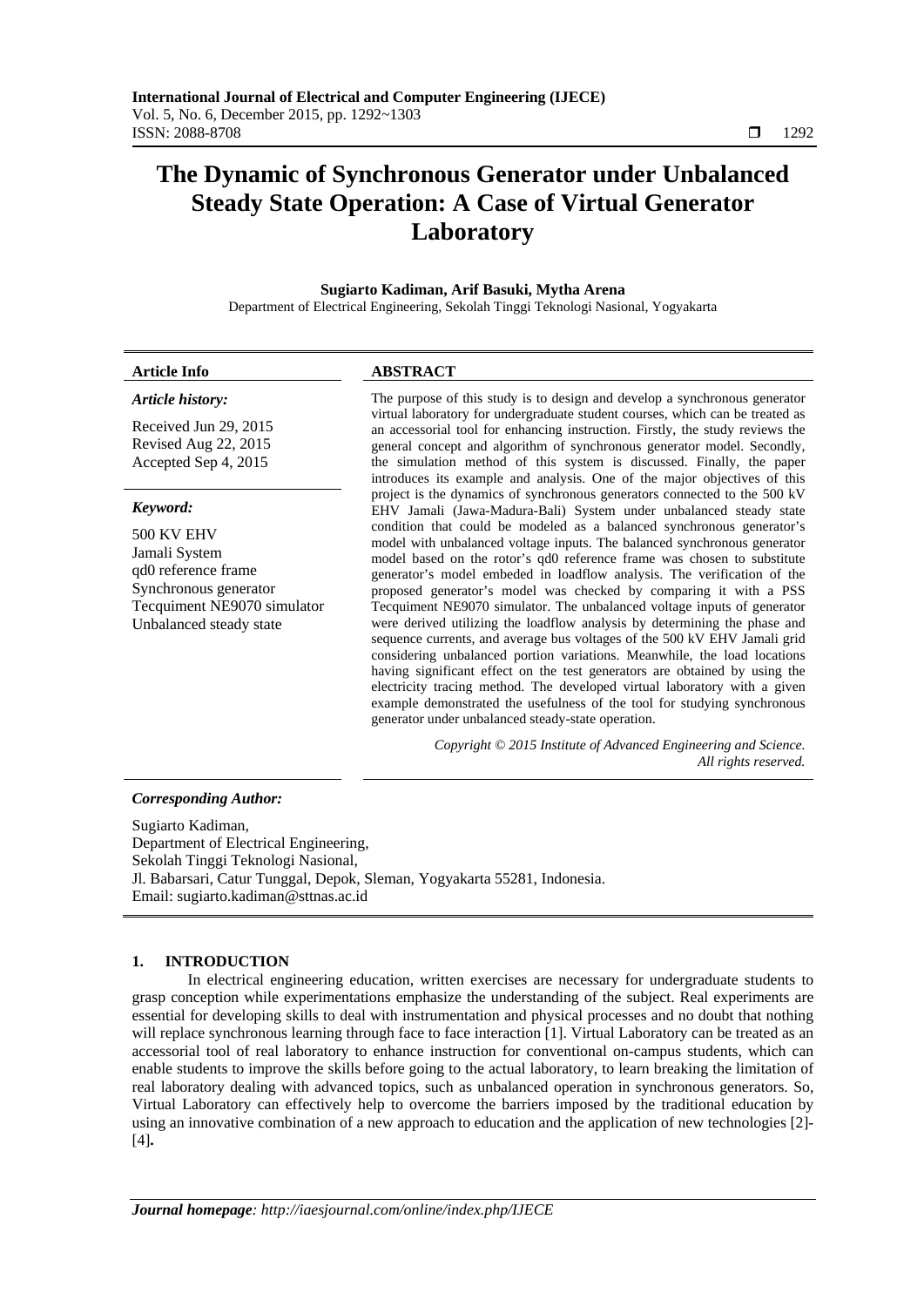Many studies considering unbalanced steady state operating conditions of synchronous generators as a source electrical energy have done using the analytical approaches. The nature of the unbalance comprises unequal voltage magnitudes at the fundamental of both system frequency and phase angle deviation. One of contributing factors is the appearance of unbalanced loads of the generator. In crucial unbalanced systems, negative sequence current may cause overheating of the machineries; zero sequence current may cause improper action of the protective relaying [5].

 Unbalanced short-circuits calculating of synchronous generator under steady state operation has been completely understood [6]-[7]. Analysis based on mathematical theory which includes single line-toneutral fault and the line-to-line fault, is been utilized. But another problem of the unbalance when the system is connected the grids has not been thoroughly solved [8].

 Until now there is no theoretic mathematics models of synchronous generators used to analyze this kind of problems mentioned above. If there is a study that addresses the issue, it requires an exhausted equation, such as Salim who analyzed the small signal dynamic performance of synchronous generator connected to the load under any unbalanced operation conditions. Such model uses differential algebraic equations (DAE) which is composed by differential equations of generators (electrical and mechanical parts) and its controls (voltage and speed regulation), and by algebraic equations from generator, its control, and the network. The examined system is *Single Machine Infinite Bus* or SMIB. The results are frekuensi (f) and damping ration ( $\xi$ ) of the electromechanical model calculated in each studied case of unbalanced scenario [9-10]. Another researchers, such as Ramya and Selvi are also focused on SMIB. Synchronous generator model uses Heffron-Phillips Model with/without *amortiseur* winding. Analysis focuses on small signal stability, such as the incoming of changing voltage reference and step change in the mechanical torque  $(T_m)$ . The results present response curves of terminal voltage, field voltage, rotor speed, and angle [11]. Another researchers had focused on the isolated self-excited induction generator (SEIG) balanced/unbalanced conditions of loads [12-14].

Acha [15] suggests that loadflow analysis can be used to analyze unbalanced steady-state problems of synchronous generator as long as more realistic synchronous generator model is implemented. So the goal of this paper is to obtain a comprehensive mathematical model of balanced synchronous generator operated under unbalanced steady state condition. It is indispensable synchronous generator model which has a completely enough framework for analyzing the small-signal dynamic performance of power systems under unbalanced conditions and also can accommodate the loadflow analysis to determine values of generator's terminal inputs when the changing loads happened on the connecting grids.

The presented study considers several typical synchronous generators which are connected to 500 kV EHV Jamali System, Indonesia. The study was carried out through the "hybrid" method by combination both unbalanced loadflow under EDSA 2000 to analyze the grid and to determine the inputs of the test generator and the rotor's *qd0* reference frame of synchronous generator model to substitute the loadflow generator's model [16-17]. The verification of the proposed model was checked by comparing it with a Tecquiment NE9070 simulator. The developed model is a main subsystem of synchronous generator virtual laboratory.

This work is organized as follows. A brief explanation about the concepts and algorithms involving the unbalanced condition of balanced synchronous generator is defined on Section 1. Section 2 presents the review concepts and algorithm. The simulation methods are presented on Section 3. Section 4 presents the results and conclusion.

#### **2. REVIEW CONCEPTS AND ALGORITHMS**

A brief discussion considering the operation of power system with synchronous generators under steady state unbalanced conditions is presented in the present section.

# **2.1. Steady State Unbalanced Operation**

Many large synchronous generators connected to the power grid are usually found in recent power system, which is common in several countries around the world, including Indonesia. The 500 kV EHV Jamali Systems is one of an example. Synchronous generators often operates on unbalanced three-phase loading. That is the stator currents have different amplitudes, and their phase displacement differs from 120<sup>0</sup> [18]. These phase currents can be decomposed in positive, negative and zero sequence currents according to Fortesque's transform. At rotor speed, the positive sequence components produce a forward-traveling magneto motive force and are only appeared in balanced operation of the synchronous generator.

At unbalnced operation, armature current presents negative and zero sequence components the negative sequence components. Negative sequence produces MMF that travels at opposite rotor speed, the zero sequence components produce a zero traveling field in an air-gap and do not interact with the rotor in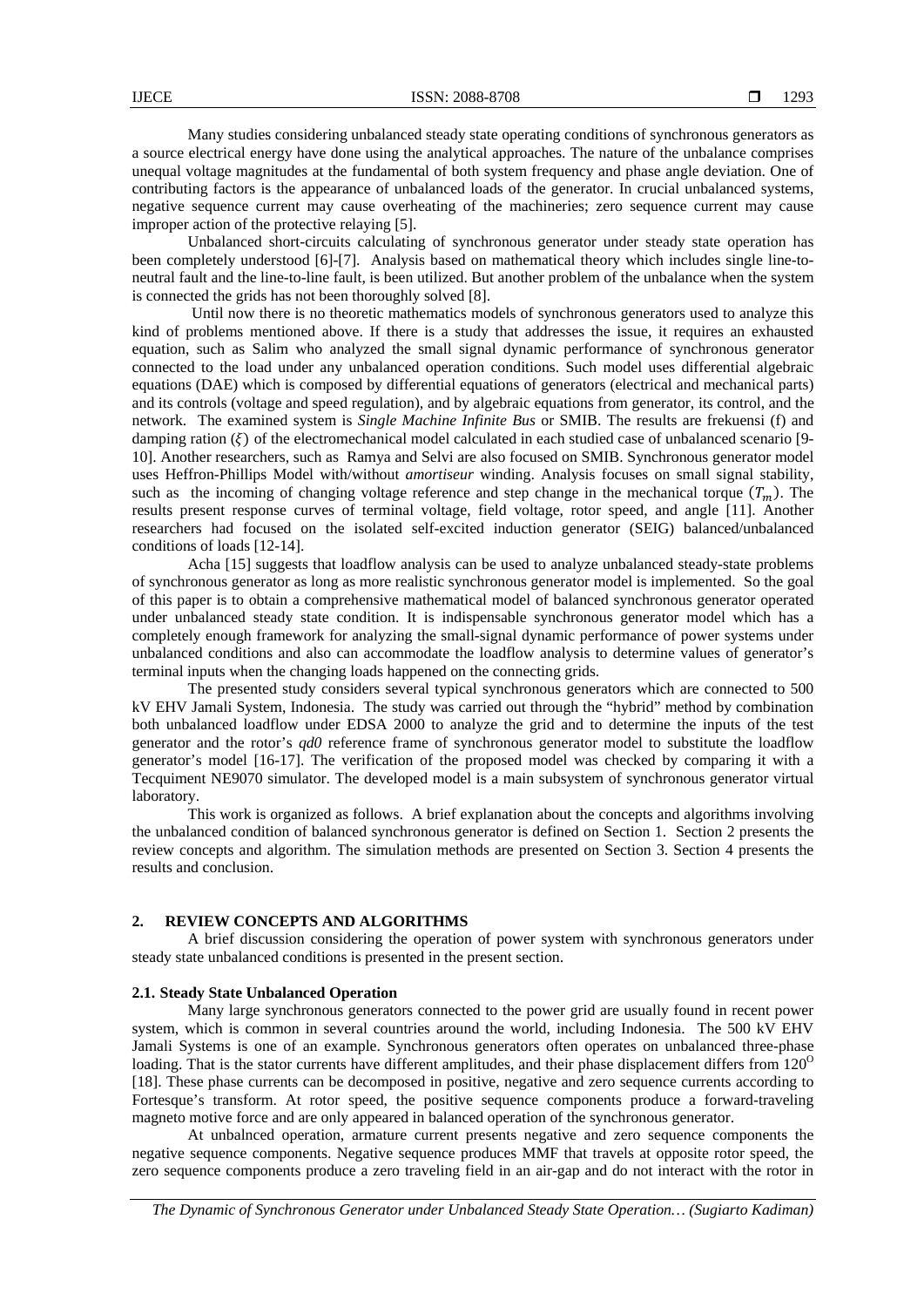term of the fundamental component. Both, positive and negative sequence components under unbalanced steady state condition produce a net magneto-motive force with a sinusoidal variation of its maximum amplitude and will also appear a sinusoidal variation with a frequency. Consequently, the speed of the generator will not be constant in steady state condition.

#### **2.2. Synchronous Generator Dynamic Mathematical Model**

For all of usual generator application, there is more than one generator operating in parallel to supply demanded by the loads. To analyze the dynamic of generators under unbalanced steady state operation, which is power angle or load angle characteristic, a "hybrid" method by combination between unbalanced three phase load flow analysis and rotor's *qd0* reference frame of generator model which substitutes the model of generator in load flow analysis can be used.

The dynamic mathematical model of a balanced synchronous generator with one q-axis damping winding is composed by the set of differential equations as resented in Figure 1 and also below [19].



Figure 1. Inner block of balanced three-phase synchronous generator [17]

The differential equations of electrical dynamic that describe the stator and rotor windings and are written in *qd0* reference frame are, shown in (1).

$$
v_{qs}^r = -r_s i_{qs}^r + \frac{\omega_r}{\omega_b} \psi_{ds}^r + \frac{p}{\omega_b} \psi_{qs}^r
$$
  
\n
$$
v_{qs}^r = -r_s i_{gs}^r + \frac{p}{\omega_b} \psi_{gs}^r
$$
  
\n
$$
v_{kd}^r = -r_{kd} i_{kd}^r + \frac{p}{\omega_b} \psi_{kd}^r
$$
  
\n
$$
v_{kd}^r = -r_{kd} i_{kd}^r + \frac{p}{\omega_b} \psi_{kd}^r
$$
  
\n
$$
v_{fd}^r = -r_{fd} i_{fd}^r + \frac{p}{\omega_b} \psi_{fd}^r
$$
  
\n(1)

The first three equations describe the stator winding (subscript *s*) and the following three equations describe the rotor winding (superscript *r*). The subscript *k* is used for the damping windings (*kq* for *q*-axis damping winding and *kd* for direct axis) while the subscript f is used for the field winding.

In these *v* represents the voltage of windings, *I* describes the electrical current flowing in the winding,  $\psi$  represents the magnetic flux connecting the winding, *p* represents differential operator ( $d/dt$ ),  $\omega_r$ and  $\omega_b$  are angular speed of the rotor refered to a two pole generator and reference angular speed corresponded to the rated frequency, respectively. The magnetic flux  $\psi$  for each winding is represented in (2). Since the damping windings are short-circuited so the value of  $v_{kq}^r$  and  $v_{kd}^r$  are null.

$$
\psi_{qs}^{r} = -x_{ls}i_{qs}^{r} + x_{mq}(-i_{qs}^{r} + i_{kq}^{r})
$$
\n
$$
\psi_{ds}^{r} = -x_{ls}i_{ds}^{r} + x_{md}(-i_{ds}^{r} + i_{fd}^{r} + i_{kq}^{r})
$$
\n
$$
\psi_{bs}^{r} = x_{lkq}i_{kq}^{r} + x_{mq}(-i_{qs}^{r} + i_{kq}^{r})
$$
\n(2)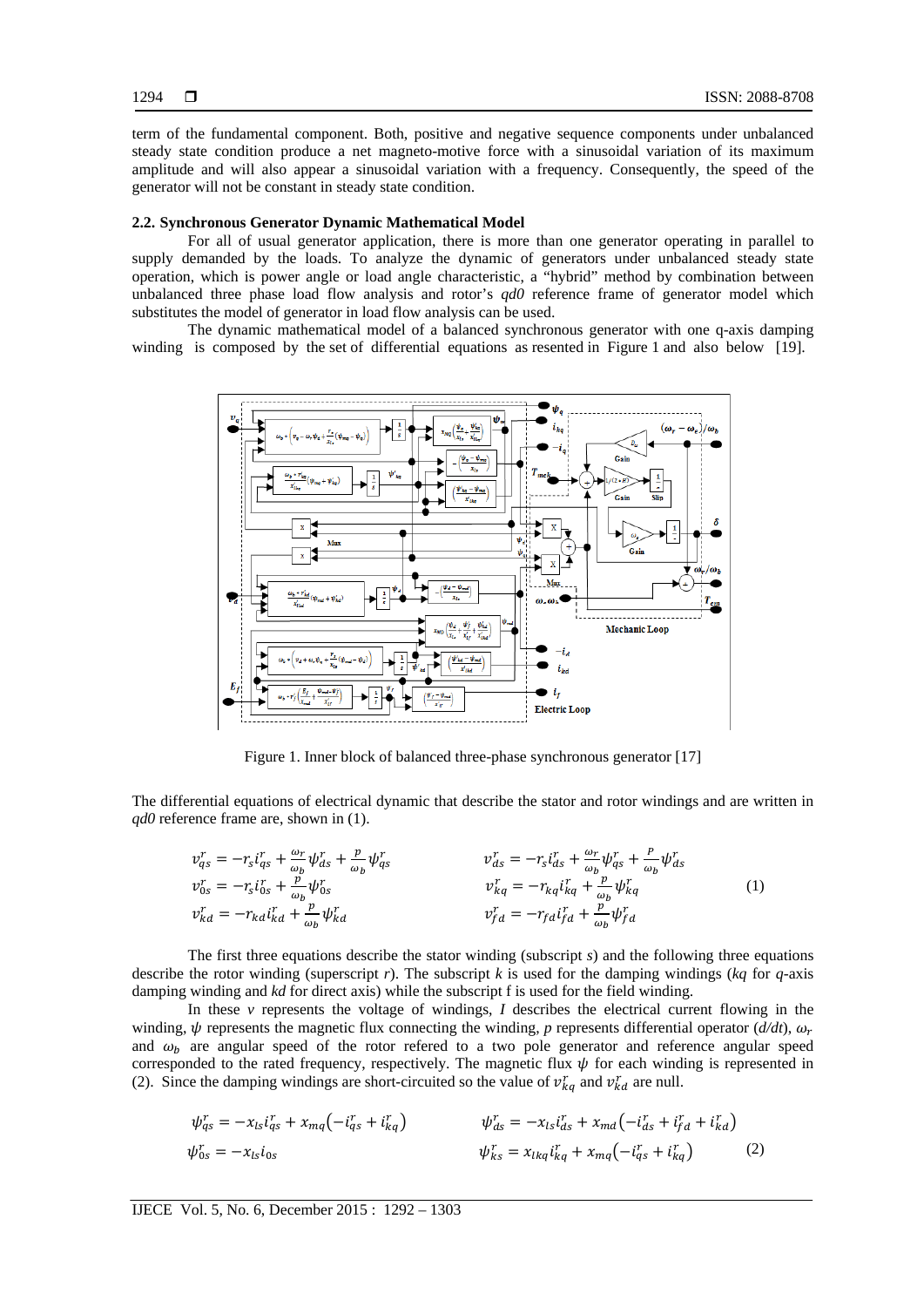$$
\psi_{kd}^r = x_{lkd} i_{kd}^r + x_{md}(-i_{ds}^r + i_{fd}^r + i_{kd}^r) \qquad \psi_{fd}^r = x_{lfd} i_{fd}^r + x_{md}(-i_{ds}^r + i_{fd}^r + i_{kd}^r)
$$

Where  $r_s$ ,  $r_{kq}$ ,  $r_{kd}$ ,  $r_{fd}$ ,  $x_{ls}$ ,  $x_{lkq}$ ,  $x_{lkd}$ ,  $x_{lfd}$ ,  $x_{mq}$  and  $x_{md}$  are the electrical fundamental parameters of synchronous generator. The direct-axis reactance  $x_d$  and the quadrature-axis reactance  $x_a$  are given by (3).

$$
x_d = x_{ls} + x_{md} \tag{3}
$$

The mechanical part of the generator is described by two differential equations as described in (4).

$$
p\delta = \omega_r - \omega_s \qquad \qquad \frac{2H}{\omega_s} p\omega_r = T_m - \left(\psi_d i_{qs} - \psi_d i_{qs}\right) - T_{damp} \qquad (4)
$$

In Equation (4), *H* is an inertia constant of the turbine-generator set,  $T_m$  is the mechanical torque of the turbine and  $T_{damm}$  is a damping torque. The damping torque represents the rotational losses of the rotating parts which consist of the magnetic losses and the mechanical losses.

#### **2.3. Balanced Synchronous Generator with Unbalanced Loads**

The balanced three-phase synchronous generator's model is shown in Figure 2. It is clear that the generator is driven by the unbalanced voltage inputs; thus:

$$
V_{ag} = V_{m1} \cos(\omega t - \gamma_1)
$$
  
\n
$$
V_{bg} = V_{m1} \cos(\omega t + \frac{2\pi}{3} - \gamma_2)
$$
  
\n
$$
V_{bg} = V_{m1} \cos(\omega t + \frac{4\pi}{3} - \gamma_2)
$$
  
\n
$$
V_1 \neq \gamma_2 \neq \gamma_3
$$
\n(5)



Figure 2. Balanced generator with unbalanced inputs,  $\gamma_1 \neq \gamma_2 \neq \gamma_3$  [17]

#### **2.4. Electricity Tracing**

The tracing electricity is tracing the relationship between generator and loads using a load flow analysis. It could be difficult to realize because the changing on a demand of generator for every node will produce the changing stimulated on generation which produced by a swing-bus. One of the ideas of electricity tracing called the *common method* is sharing inflow of the nodes divided proportionally among the outflow of the nodes [20].

The *common* method will categorize buses and branches within the networks into several groups:

1) *Domain of generators* is defined as the set of buses which are reached by power produced by this generation.

2) Power from a generator reaches a particular bus if it is possible to find a path through the network from the generator to the bus for which the direction of travel is always consistent with the direction of the flow as computed by a power flow program.

*The Dynamic of Synchronous Generator under Unbalanced Steady State Operation… (Sugiarto Kadiman)*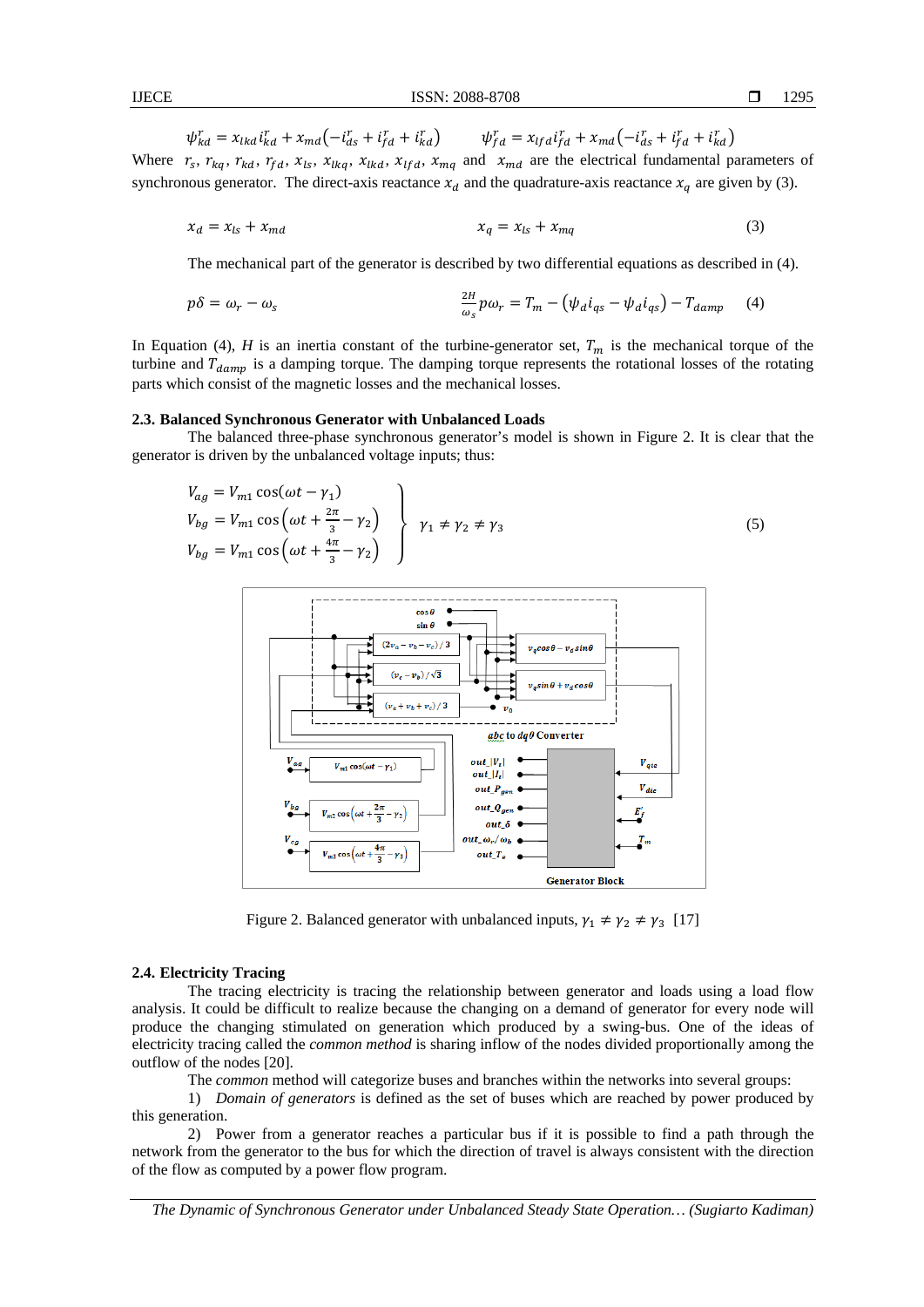3) *Commons* is defined as a set of neighboring buses supplied by the same generators. Unconnected sets of buses supplied by the same generators are treated as separate commons. A bus therefore belongs to common. The rank of a common is the number of generators supplying power to the buses comprising this common.

4) *Links* is one or more external branches connecting the same *common* form.

5) *State graph* is the state of the system can be represented by a directed, acyclic graph; *common* are represented as nodes and *links* as branches.

The contribution to the load of a common is obtained by using the definition of the *inflow* and the *outflow* of commons. The *inflow* is the sum of the power injected by sources connected to buses located in this common and of the power imported in this common from other commons by links. And the *outflow* of commons is equal to the sum of the power exported through links from this common to commons of higher rank. The inflow of a common is equal to the sum of its outflow and of all the loads connected to the buses comprising the common.

The equations of contribution generator into load are:

$$
F_{ijk} = C_{ij} * F_{jk} \tag{6}
$$

$$
I_k = \sum_j F_{jk} \tag{7}
$$

$$
C_{ik} = \frac{\sum_{j} F_{ijk}}{I_k} \tag{8}
$$

Where  $C_{ij}$  and  $C_{ik}$  are contribution generator *i* into loads and outflow of the *common j* dan k, respectively.  $F_{jk}$ and  $F_{ijk}$  are the flows at the *link* between *common- j* and *k* and the flows at *link* between *common j* and *k*, respectively.

# **3. SIMULATION METHOD OF SYNCHRONOUS GENERATOR DYNAMIC**

To study the dynamic of synchronous generator from the small-signal point of view, several simulations were performed under EDSA 2000 and Matlab/Simulink. The process of numerical simulation method can be presented by the block diagram of Figure 3, in which the role and content of the box simply illustrated a follows:



Figure 3. Simulation flowchart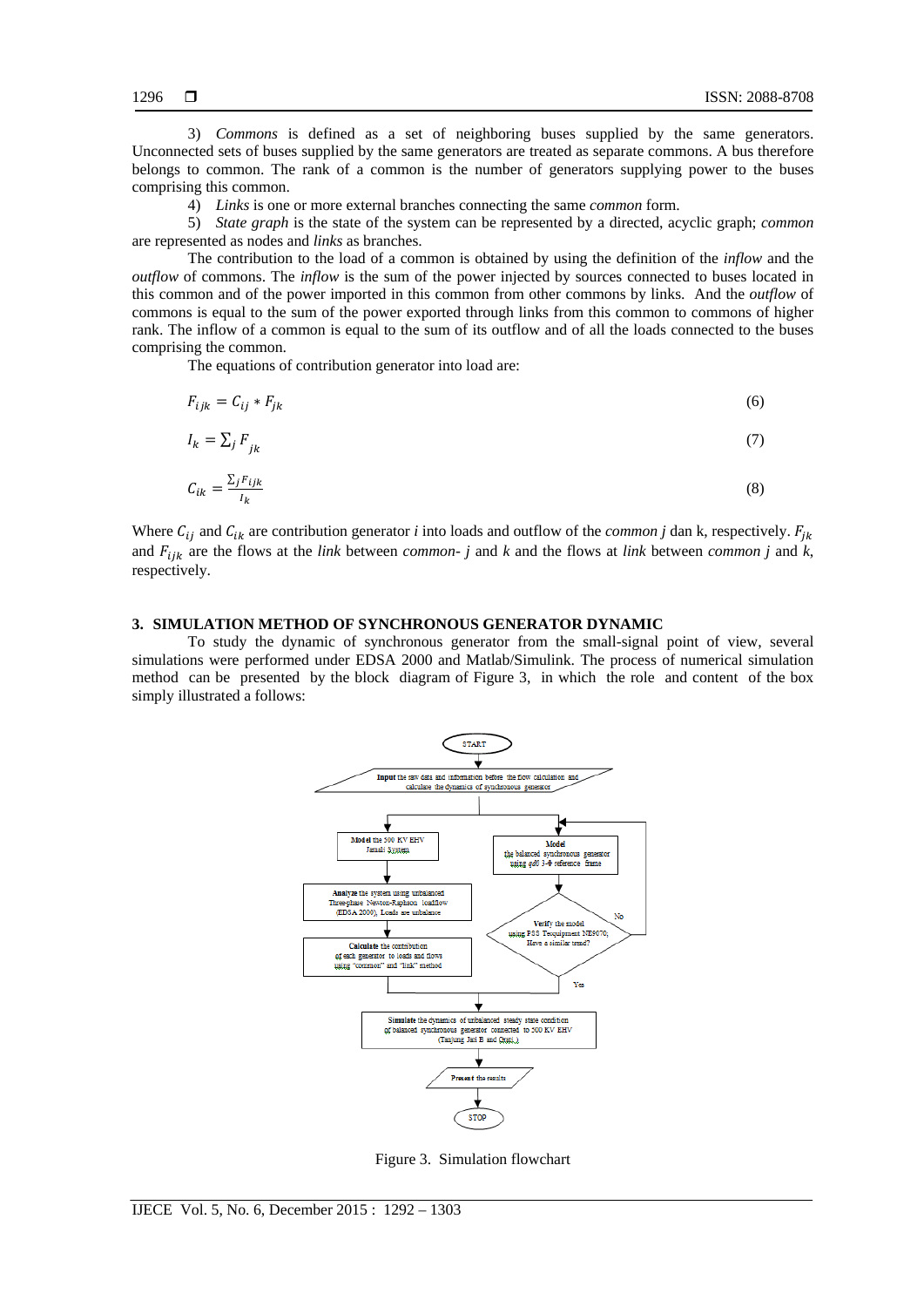The unbalanced Three-phase Newton-Raphson Loadflow, EDSA 2000, is used to analyze unbalanced steady state condition of the 500 kV EHV Jamali Systems. The substitution of the loadflow generator's model consisted of active and reactive power injections by the rotor's *qd0* reference frame of synchronous generator model is intended to find the phenomenon influenced by unbalanced three-phase. To determine the verified model, the proposed generator model of balanced synchronous generator is compared with PSS Techquipment NE 9070 through similarity of their trends. The results of loadflow analysis are then used as the inputs of balanced synchronous generator's model which uses *qd0* reference frame.

# **4. RESULTS AND ANALYSIS**

# **4.1. The 500 kV EHV Jamali System**

The studied system is the 500 kV EHV Jamali System that comprises 4-regions, such as Region I Banten-Jakarta, Region II West Java, Region III Central Java-Yogyakarta, and Region IV East Java-Bali. It also has 71 line nodes, 27 lines of inter buses, and 9 generator nodes ,such as Suralaya 2450 MW, Cirata 1400 MW, Muara Tawar 500 MW, Saguling 450 MW, Grati 750 MW, and Gresik 298 MW, shown in Figure 3. In this system, Paiton's bus is the swing node and others are the PV nodes. System capacity is 100,000 MVA. The Test generators are Tanjung Jati B's power plant.

#### **4.2. Loadflow Calculation**

The scheme definition is unbalanced condition. According to this plan, using EDSA 2000 software program based on Newton-Raphson method we can get the flow calculation results in Figure 4. Table 1 presents a three-phase volatge values of generator terminal before and after loading conditions. It is shown that voltage variatons of the generator terminal influenced by unbalanced load and the phenomenons are happent at their angle phases which are swung from their origin values.



(a) Single-line diagram (b) Distribution of flow calculation

Figure 4. The 500 kV EHV Jamali System

| Table 1. Values of Generator Terminal Voltages |                  |                        |  |  |
|------------------------------------------------|------------------|------------------------|--|--|
| <b>Condition</b>                               | <b>Phase</b>     | Tanjung Jati B         |  |  |
|                                                | a                | $1\angle 0^\circ$      |  |  |
| Stand-alone                                    | h                | $1\angle 120^\circ$    |  |  |
|                                                | c                | $1\angle 240^\circ$    |  |  |
| Connected grid and all of IBTs                 | a                | $12 - 12^{o}$          |  |  |
| are balanced                                   | h                | $1\angle 120^\circ$    |  |  |
|                                                | $\mathfrak c$    | $1\angle 240^\circ$    |  |  |
| Connected grid and all of IBTs                 | a                | $12 - 13.5^{\circ}$    |  |  |
| are 5% of unbalanced                           | h                | $1\angle 120^\circ$    |  |  |
| Va = 0.273 V Vb=0.383 V Vc= 0.334 V            | Ċ                | $1 \angle 240^{\circ}$ |  |  |
| Connected grid and all of IBTs                 | $\boldsymbol{a}$ | $12 - 13.8^{\circ}$    |  |  |
| are 7.5% of unbalanced                         | h                | $1\angle 120^\circ$    |  |  |
| $Vb=0.408$ V $Vc=0.334$ V<br>$Va = 0.258 V$    |                  | $1\angle 240^\circ$    |  |  |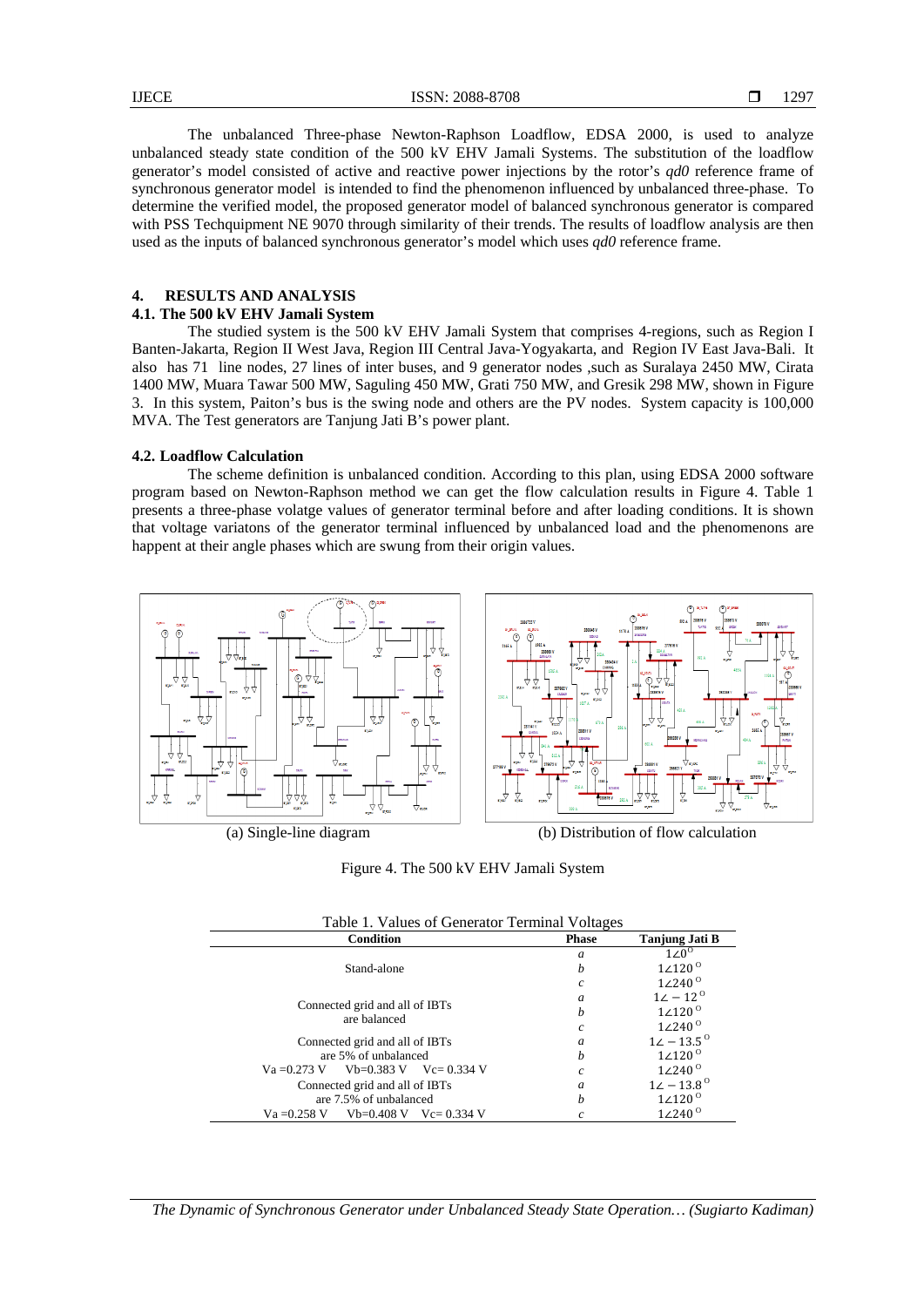#### **4.3. Generator's Contribution Calculation**

By using the *common* method, the Jamali System can be divided into 13 commons, such as 6 commons of supplied energy by generator from the one bus and 7 commons of supplied energy by generator from different buses, shown in Figure 5. The detail of line-flow is shown in Table 2. Another information is generator domain shown at Table 3. Table 4 represents the information about *common*, rank and group of bus. Meanwhile, Table 5 represents the information about *link*. Figure 6 represents the *state-graph* diagram that describes line flow between buses.



Figure 5. *Flows* and *commons* under balanced condition



Figure 6. State-graph diagram for the balanced case

|  | Table 2. Line Flow Detail |  |
|--|---------------------------|--|
|--|---------------------------|--|

| <b>From Bus</b>        | <b>To Bus</b> | Flow (MW) | <b>From Bus</b> | <b>To Bus</b> | Flow (MW) |
|------------------------|---------------|-----------|-----------------|---------------|-----------|
| <b>Bandung Selatan</b> | Mandirancang  | $-375$    | Depok           | Tasik         | $-304$    |
| <b>Bandung Selatan</b> | Saguling      | $-748$    | Gandul          | Suralaya      | $-1960$   |
| Bekasi                 | Cawang        | 90        | Gandul          | Kembangan     | 666       |
| Bekasi                 | Cibinong      | $-820$    | Grati           | West Surabaya | 1024      |
| Cawang                 | Muara Tawar   | $-572$    | Grati           | Paiton        | $-1128$   |
| Cibatu                 | Cirata        | $-516$    | Gresik          | West Surabaya | 65        |
| Cibatu                 | Muaran Tawar  | 251       | Kediri          | Paiton        | $-734$    |
| Cibinong               | Cilegon       | -96       | Kediri          | Pedan         | 444       |
| Cibinong               | Depok         | $-683$    | Mandirancang    | Ungaran       | $-410$    |
| Cibinong               | Muara Tawar   | $-375$    | Pedan           | Tasik         | 313       |
| Cibinong               | Saguling      | 253       | West Surabaya   | Ungaran       | 392       |
| Cilegon                | Suralaya      | $-1250$   | Tanjung Jati B  | Ungaran       | 821       |
| Cirata                 | Saguling      | $-2$      | Ungaran         | Pedan         | 313       |
| Depok                  | Gandul        | $-701$    |                 |               |           |

Table 3. Domain Information of the System

| Common | Rank | <b>Buses</b>                         | Common | Rank | <b>Buses</b>   |
|--------|------|--------------------------------------|--------|------|----------------|
|        |      | Cilegon, Gandul, Kembangan, Suralaya |        |      | Kediri, Paiton |
|        |      | West Bandung, Mandirancang, Saguling |        |      | Gresik         |
| 3      |      | Cirata                               | 10     | 2    | West Surabaya  |
| 4      |      | Cawang, Muara Tawar                  | 11     |      | Tanjung jati B |
|        | 4    | Bekasi, Cibinong, Depok, Tasik       | 12     | 8    | Pedan          |
| 6      |      | Cibatu                               | 13     | 4    | Ungaran        |
|        |      | Grati                                |        |      |                |

| Table 4. Information of the Common, Rank, and Bus |  |
|---------------------------------------------------|--|
|                                                   |  |

| <b>Generator</b> | Buses which supplied by generator                                               |
|------------------|---------------------------------------------------------------------------------|
| Suralaya 1-2     | Bekasi, Cibinong, Cilegon, Depok, Gandul, Kembangan, Pedan, Suralaya, and Tasik |
| Cirata           | Cibatu, and Cirata                                                              |
| Muara Tawar      | Bekasi, Cawang, Cibatu, Cibinong, Depok, Muara Tawar, Pedan, and Tasik          |
| Saguling         | West Bandung, Cibatu, Cirata, Mandirancang, Pedan, Saguling, and Ungaran        |
| Tanjung Jati B   | Tanjung Jati B, Ungaran, and Pedan                                              |
| Grati            | Grati, Kediri, Paiton, Pedan, West Surabaya, and Ungaran                        |
| Gresik           | Gresik, Pedan, West Surabaya, and Surabaya                                      |
| Paiton           | Kediri, Paiton, and Pedan                                                       |
|                  |                                                                                 |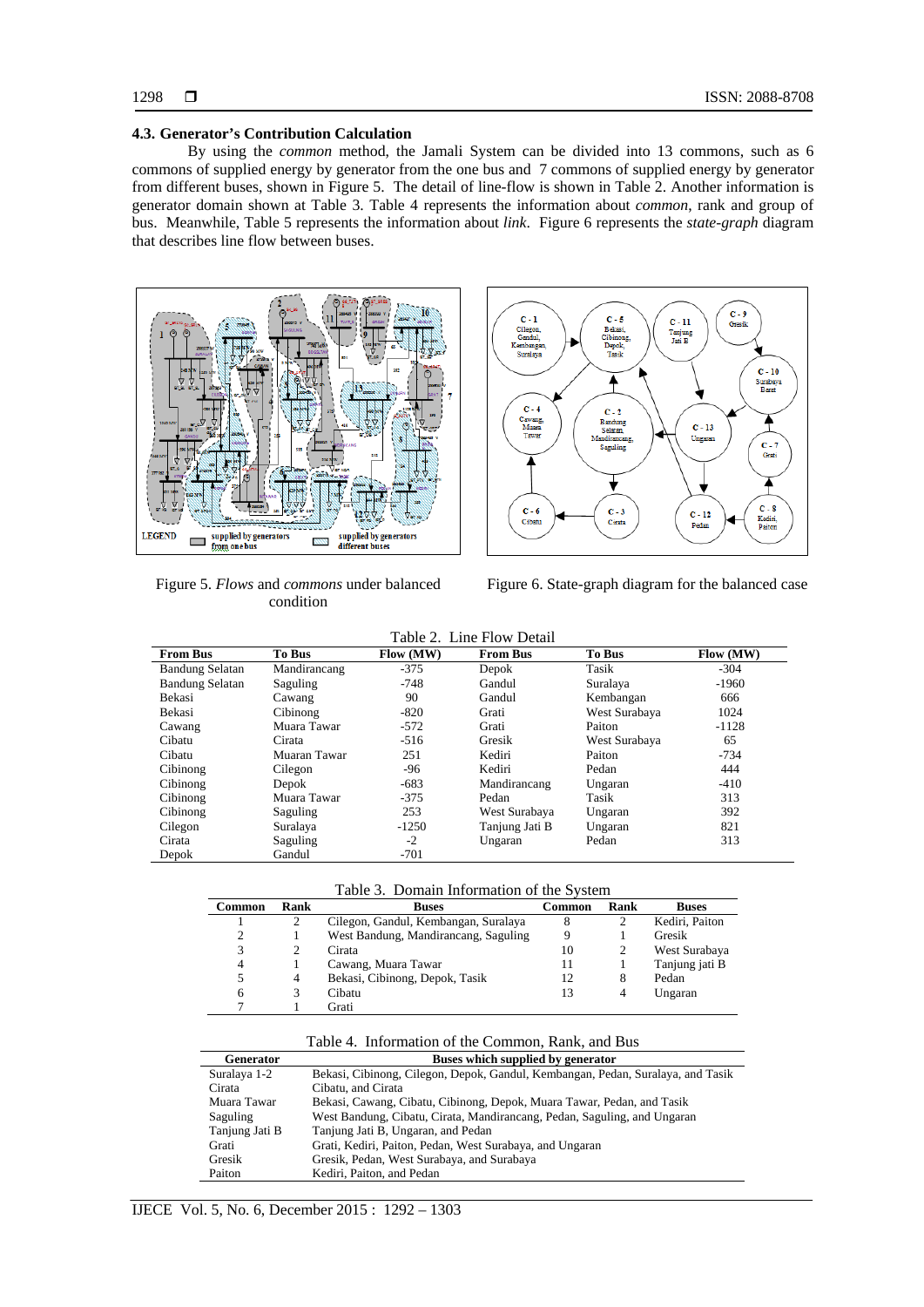|          |  | $14000$ $\sigma$ . Information of the Domain of Dystem    |    |              |           |                          |
|----------|--|-----------------------------------------------------------|----|--------------|-----------|--------------------------|
| Link No. |  | From Common To Common Link Flow (MW) Link No. From Common |    |              | To Common | <b>Link Flow</b><br>(MW) |
|          |  | $965 + 711$                                               |    |              |           | 1128                     |
|          |  |                                                           |    |              | 10        | 1028                     |
|          |  | 253                                                       | 10 |              |           | 444                      |
|          |  | 516                                                       |    |              | 10        | 659                      |
|          |  | $170 + 375$                                               |    | $10^{\circ}$ |           | 392                      |
|          |  | 251                                                       |    |              |           | 821                      |
|          |  |                                                           |    |              |           | -313                     |

Table 5. Information of the Domain of System

Table 6. Contribution Factor of Tanjung Jati's Generator

| Common No. | Percentage of contribution $(\% )$ | Common No. | Percentage of contribution $(\% )$ |
|------------|------------------------------------|------------|------------------------------------|
|            |                                    |            |                                    |
|            | 24.97                              |            |                                    |
|            |                                    | IO         |                                    |
|            |                                    |            | 100                                |
|            | 1.81                               |            | 28.03                              |
|            |                                    |            | 67.79                              |
|            |                                    |            |                                    |

The calculation of each generator into flows and loads can be done using Equation (8). The results is shown in Table 6. According to Figure 4 and Table 6, it can be evidenced that West Bandung, and Mandirancang buses ( *common* no.2), Pedan bus (*common* no.12) and Ungaran bus (*common* no. 13) are buses which supplied more energy then others by Tanjung Jati B bus. Consequently, West Bandung, Mandirancang, Pedan, and Ungaran buses are influencing buses that contribute energy significantly to Tanjung Jati B's power plant.

# **4.4. Synchronous Generator Model Verification**





Figure 8. The window of inserting the inputs for balanced generator and unbalanced inputs



Figure 6. Designed Simulator with GUI Figure 7. The main window of the developed tool



Figure 9. PSS Tecquipment NE9070

*The Dynamic of Synchronous Generator under Unbalanced Steady State Operation… (Sugiarto Kadiman)*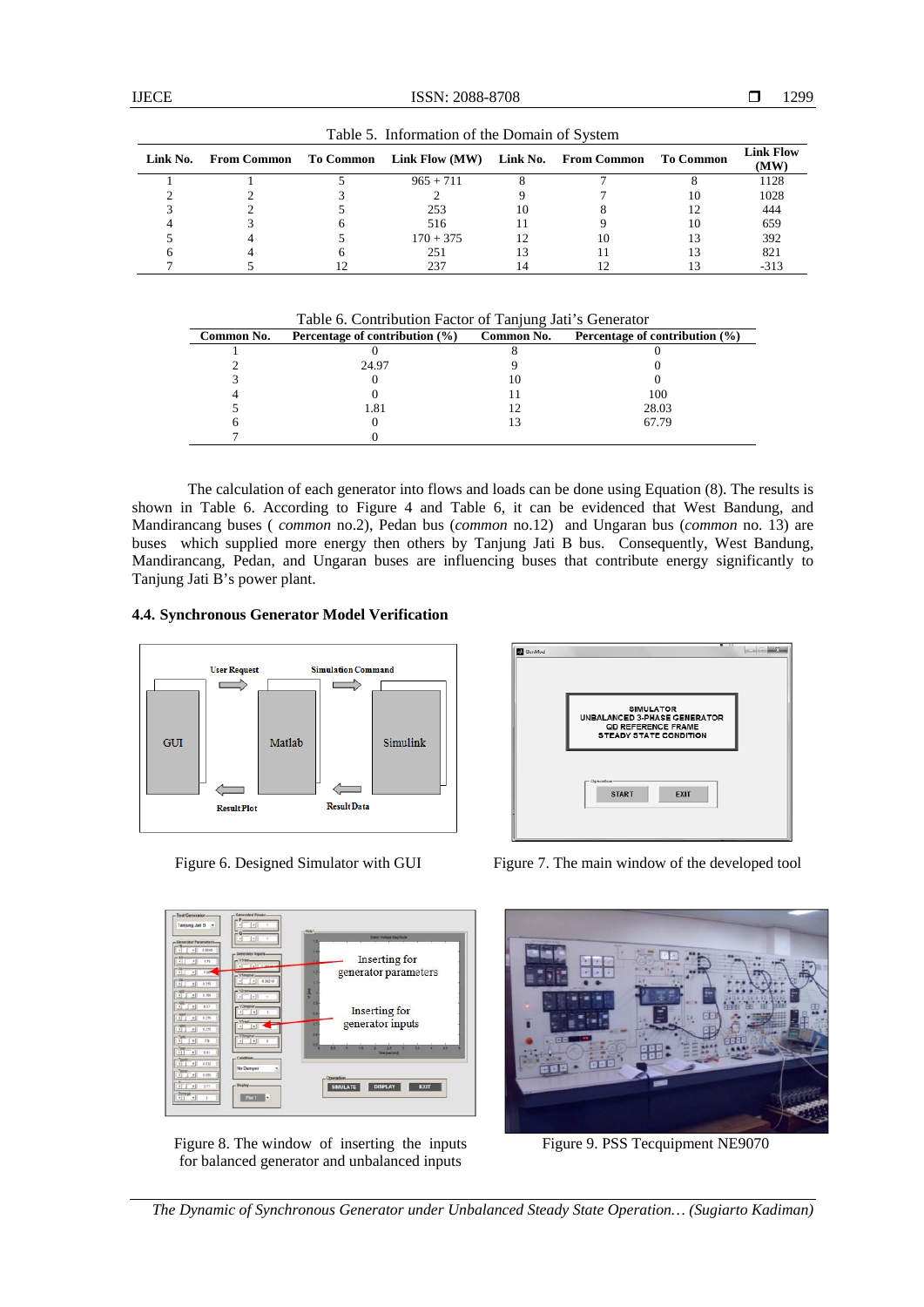A software package which embedded in generator virtual laboratory and applied Matlab's GUI facilities has been created for analysis synchronous generator under unbalanced steady-state conditions (Figure 6). Matlab's GUI is a graphical display that contains devices, or components, that enable a user to perform interactive tasks [21]. As an example of using Matlab's GUI capabilities, menu and plotting commands are implemented in a script file to provide interactive windows. The main menu, which is displayed after running the file, shown in Figure 7 and Figure 8.

The verification of the generator model is judged through comparing between generator's respon by PSS Tecquipment NE9070, shown in Figure 9 and by the proposed simulator under no load, balanced, and unbalanced conditions, respectively.



Figure 10. The output of PSS Tecquipment NE 9070 Figure 11. Outputs of the PSS Tecquipment NE 9070

Under no load, the output respons of PSS Techquipment NE9070 are non-sinusoidal with varied excitations, eventhough the P.F value is more than 0.8, shown in Figure 10. The generator's outputs are always non-sinusoidal under standalone operation. The waveform of it will change into sinusoidal form when the generator is connected to the grids.

The results of proposed generator's model simulation considering P.F variations are described in Figure 12. It is shown that output respons are in non-sinusoidal forms although the value of P.F excitation is reached up to 0.9. Comparing both Figure 10 and Figure 12 concludes that the output respons of proposed generator model have similar trend to the output of PSS Techquipment NE9070.

Figure 11 presents the output respons of PSS Techquipmen NE9070. When synchronous generator is under unbalanced load condition, its steady state respon will oscillates less than under balanced load condition. The oscillation magnitude of unbalanced load during transient condion is bigger than balanced loads counterpart.



Figure 12. The output of proposed standalone gen Figire 13. The outputs of the proposed connected gen

This condition is also occured during simulation of the proposed synchronous model shown in Figure 13. The oscillation of stator voltage of synchronous generator during interconnecting with 7.5% unbalanced grid is bigger than it is connected to balanced grid. Concludely, the proposed model is valid as a synchronous generator test model.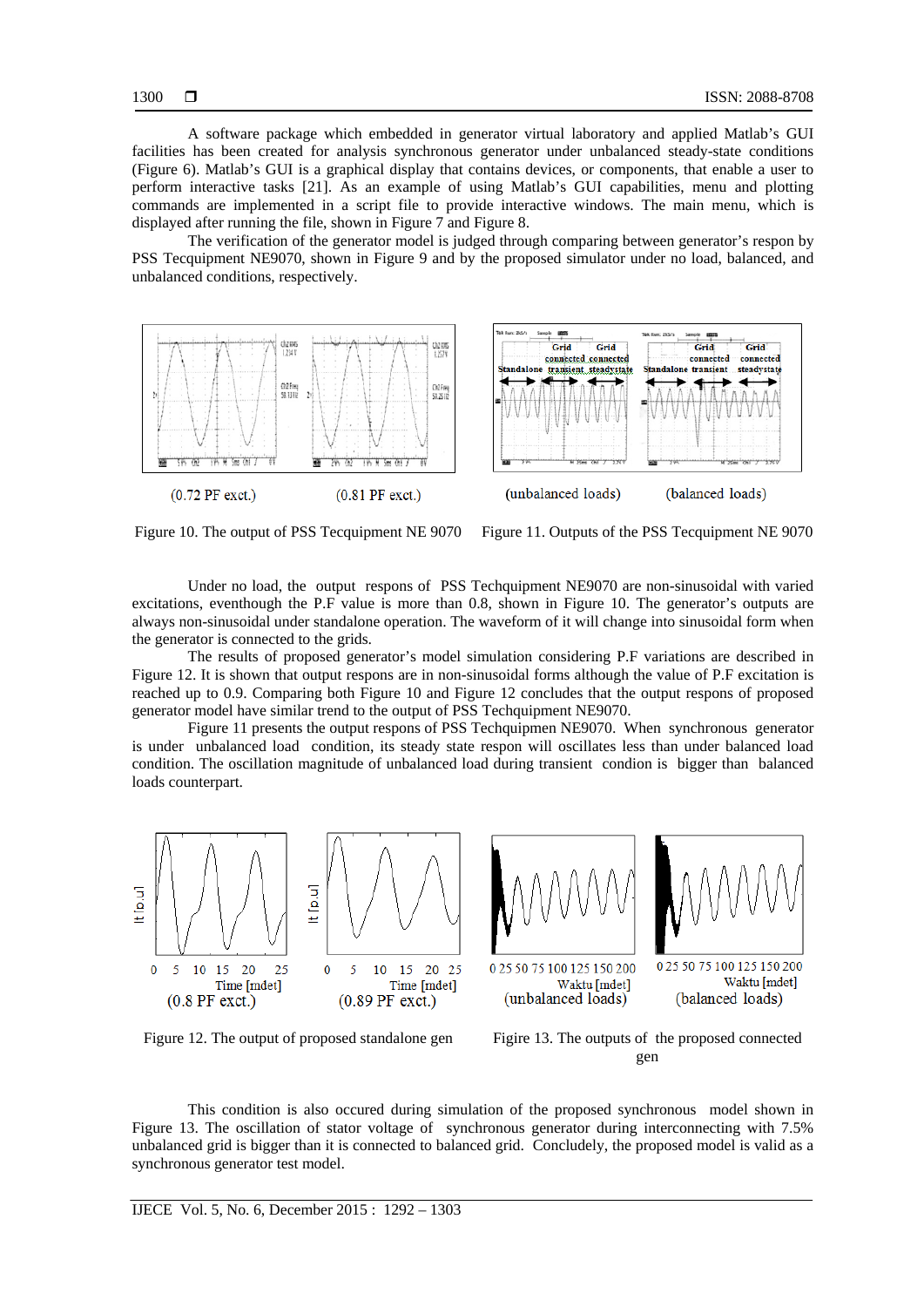#### **4.5. Dynamic Simulation of Unbalaced Steady-state Condition**

According to the Table 1, it was seen that a three-phase unbalanced load (of the grids) causes a shift in the angle of phase-*a* of generator terminal at steady state condition. The percentage of unbalanced load is proportional to the value of phase angle shift.



Figure 14. The steady-state dynamic of voltage, current, and power of synchronous generator

An increase in the percentage of unbalanced load on the entire IBTs of the grids by 5% will increase in the phase-shift angle of  $1.5^{\circ}$ ; a further percentage increase by 2.5% would only increase the shift of the phase angle of  $0.3^{\circ}$ .

The unbalanced load does not affect to variables of generator, namely stator voltage magnitude and the rotational speed of the rotor. However, a significant influence occurs in other variables that are generator stator current, generated active power and reactive power. Generated active power has the greatest influence on the effects of 7.5% unbalance that is up to 0.52 p.u.

In the phase-*a*, the grid experienced a moment of loading, both in balance and unbalance; the zeroaxis increases from point 0 p.u to the point 0.6 p.u. In contrast, both the phase-*b* and phase-*c* are actually declining, from the point 0 p.u to -0.6 p.u.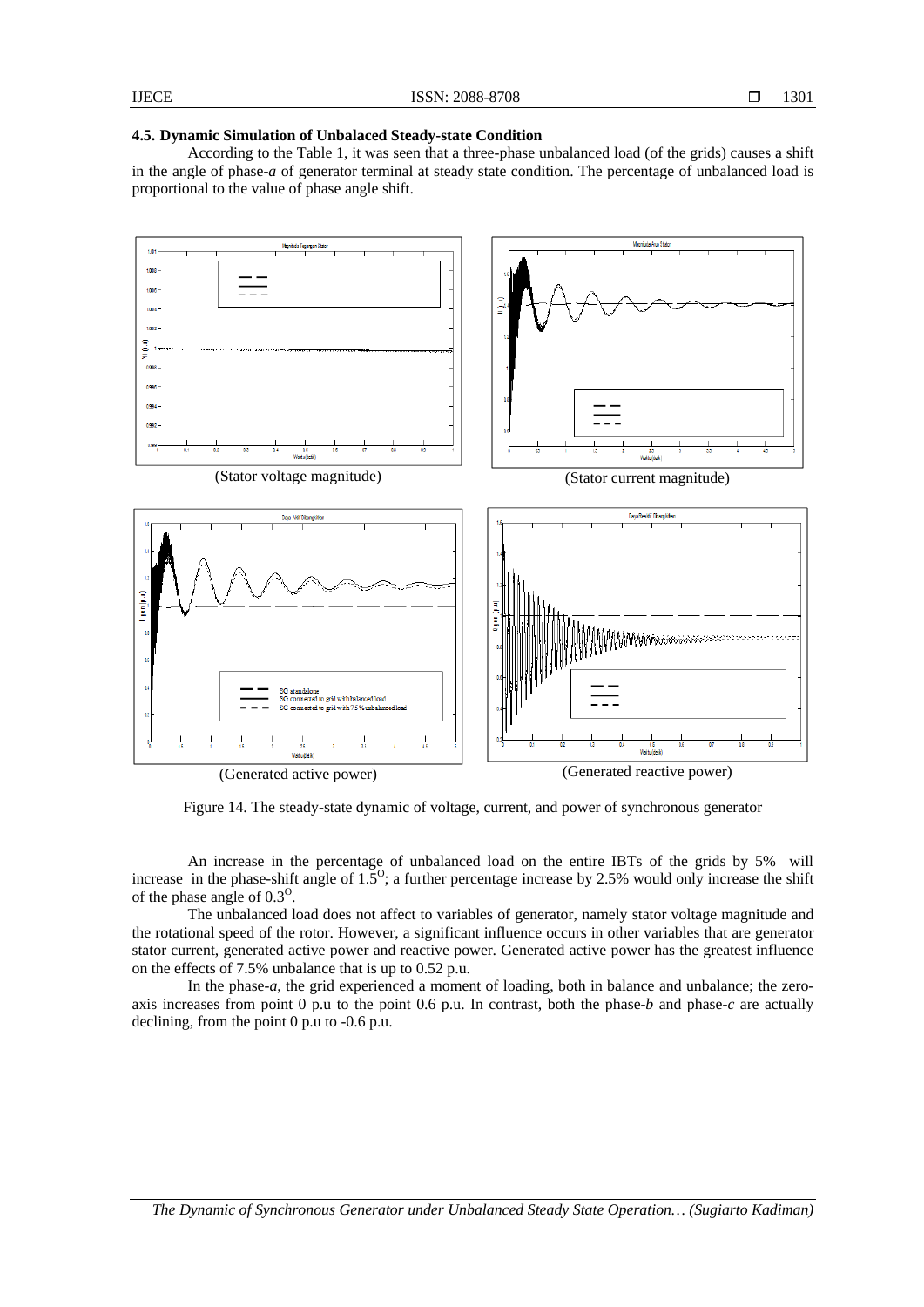

Figure 14. The steady state dynamic of rotor speed and phase curents of synchronous generator

#### **5. CONCLUSION**

In this paper, a study was presented about the unbalanced loads impact on a synchronous generator connected to 500 kV EHV Jamali. The system can be represented by a virtual generator laboratory which are the combination between both unbalanced three-phase Newton-Raphson loadflow and the rotor's *qd0* reference frame of synchronous generator. To better explain the contribution of generator into loads and lines was carried out through the electricity tracing analysis.

The main conclusion that could be drawn with this study cases are that unbalanced three-phase loads cause a shift in the angle of phase-*a* of generator terminal at steady state condition. The increasing in the percentage of unbalanced load on the entire grid by 5% will increase in the phase-shift angle of  $1.5^{\circ}$ ; a further percentage increase by 2.5% would only increase the shift of the phase angle of  $0.3^{\circ}$ .

The significant influence of unbalanced load occurs in generated active and reactive powers, stator current magnitude, and phase currents. Meanwhile, the two variables of generator, namely stator voltage magnitude and the rotor speed are remaining constan.

#### **ACKNOWLEDGEMENTS**

The authors are thankful to the Indonesian Directorate General of Higher Education (DIKTI) for funding this project (in the form of Competitive Research Grant or *Penelitian Hibah Bersaing*) and to the management of Depatment of Electrical Engineering, STTNAS, Yogyakarta for providing required facilities.

#### **REFERENCES**

- [1] Gustavsson I, "Laboratory Experiments in Distance Learning," *International Conference on Engineering Education*, Vol. 8B, pp. 1-14, 2001.
- [2] Teodorescu R, Iov F, Lungeanu F, Tataru A. M, Dumitreu T, and Panaitescu R, "The Development of A Simulink Toolbox for Advanced Electrical Drives Simulation," *The 6th International Conference on Optimization of Electrical and Electronic Equipments,* Vol. 2, pp. 573-576, 2008.
- [3] Ruiz D, Asiain T. I, and Olguin D, "Teaching and Research Laboratory Simulator of Electric Power Systems," *The 29th Annual Frontie in Education,* Vol. 1, No. 116b, pp. 8-14, 1999.